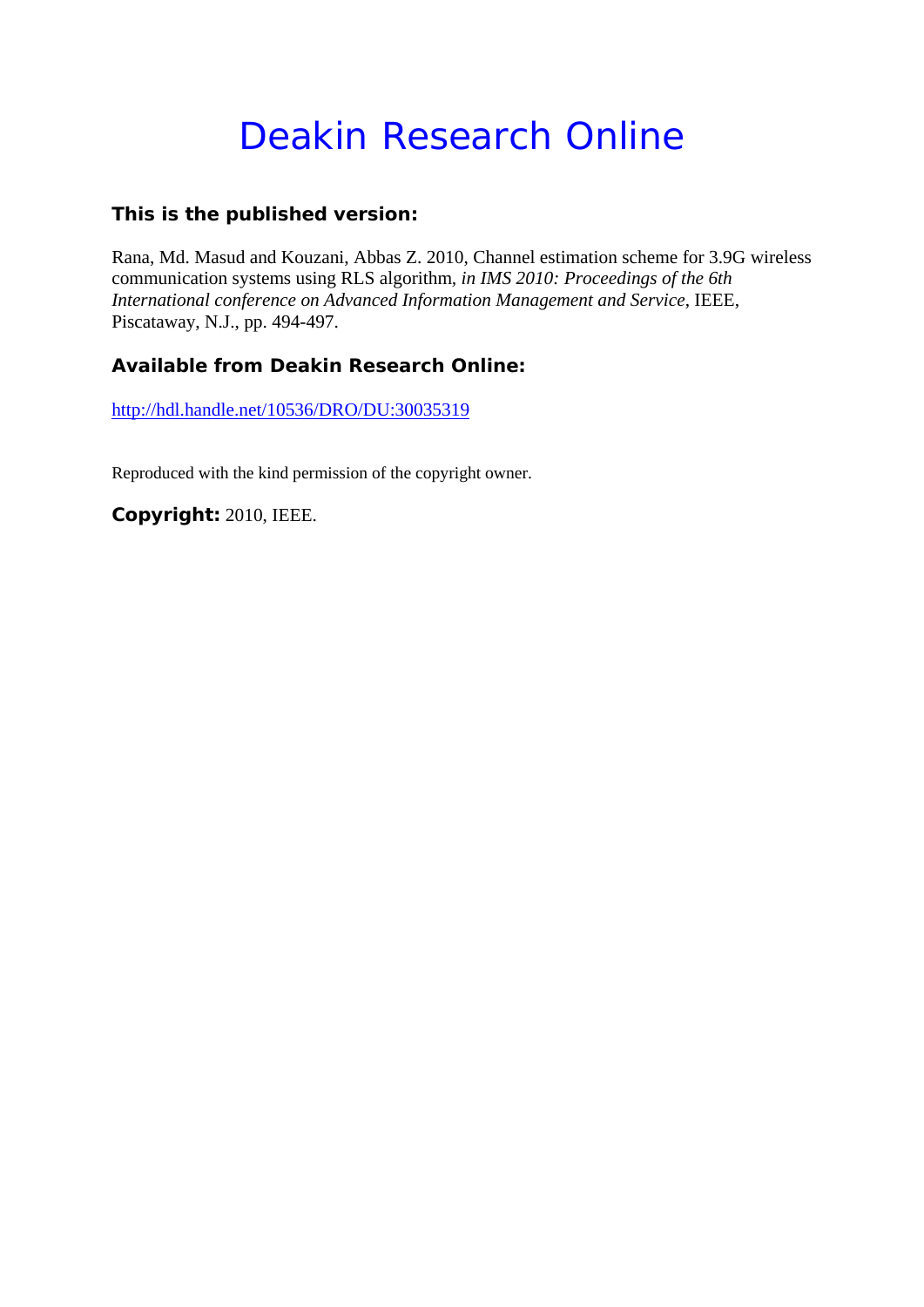## **Channel Estimation Scheme for 3.9G Wireless Communication Systems Using RLS Algorithm**

Md. Masud Rana<sup>1</sup>, Abbas Z. Kouzani<sup>2</sup>

<sup>1</sup>Department of Electronics and Communication Engineering Khulna University of Engineering and Technology, Bangladesh 2 <sup>2</sup>School of Engineering, Deakin University, Geelong, Victoria 3217, Australia Email: mamaraece28@yahoo.com

*Abstract—***Main challenges for a terminal implementation are efficient realization of the receiver, especially for channel estimation (CE) and equalization. In this paper, training based recursive least square (RLS) channel estimator technique is presented for a long term evolution (LTE) single carrierfrequency division multiple access (SC-FDMA) wireless communication system. This CE scheme uses adaptive RLS estimator which is able to update parameters of the estimator continuously, so that knowledge of channel and noise statistics are not required. Simulation results show that the RLS CE scheme with 500 Hz Doppler frequency has 3 dB better performances compared with 1.5 kHz Doppler frequency.** 

*Keywords— C***hannel estimation, RLS, SC-FDMA.** 

#### I. INTRODUCTION

 The 3rd generation partnership project (3GPP) members started a feasibility study on the enhancement of the universal terrestrial radio access (UTRA), to improve the mobile phone standard to cope with future requirements. This project was called long term evolution (LTE) [1],[2]. LTE uses called long term evolution  $(LTE)$  [1],[2]. orthogonal frequency division multiple access (OFDMA) for downlink and single carrier-frequency division multiple access (SC-FDMA) for uplink transmission [1]. A highly efficient way to cope with the frequency selectivity of wideband channel is OFDMA. OFDMA is an effective technique for combating multipath fading and for high bit rate transmission over mobile wireless channels. Channel estimation (CE) has been successfully used to improve the performance of the LTE OFDMA systems. It can be employed for the purpose of detecting received signal, improve signalto-noise ratio (SNR), channel equalization, cochannel interference (CCI) rejection, and improved the system performance [3-5]. The training CE algorithm requires probe sequences; the receiver can use this probe sequence to reconstruct the transmitted waveform [6-8]. Training symbols can be placed either at the beginning of each burst as a preamble or regularly through the burst. Training sequences are transmitted at certain positions of the SC-FDMA frequency time pattern, in its place of data.

 Adaptive CE has been, and still is, an area of active research topics, playing imperative roles in an ever growing number of

applications such as wireless communications where the channel is rapidly time-varying. Signal processing techniques that use recursively estimated, time varying models are normally called adaptive. Different adaptive CE algorithms have been proposed over the years for the purpose of updating the channel coefficient. The least mean square (LMS) method, its normalized version (NLMS), the affine projection algorithm  $(APA)$ , as well as the recursive least square  $(RLS)$ method are well known examples of such CE algorithms. The well known LMS/NLMS CE algorithms are attractive from a computational complexity point of view but their convergence behavior for highly correlated input signals is poor. The RLS CE method resolves this trouble, but at the expense of increased complexity. A very large number of fast RLS CE methods have been developed over the years, but regrettably, it seems that the better a fast RLS CE method is in terms of computational efficiency and numerical stability. In addition, the RLS algorithm has the recursive inversion of an estimate of the autocorrelation matrix of the input signal as its cornerstone, problems arise, if the autocorrelation matrix is rank deficient.

 In this paper, we analysis the adaptive RLS CE method in the LTE SC-FDMA systems. This CE method uses adaptive estimator which is able to update parameters of the estimator continuously. Simulation results show that the RLS CE scheme with 500 Hz Doppler frequency has 3 dB better performances compared with 1500 Hz Doppler frequency.

 We use the following notations throughout this paper: bold face lower letter is used to represent vector. Superscripts **x**\* and **x**<sup>T</sup> denote the conjugate and conjugate transpose of the complex vector **x** respectively.

 The remainder of the paper is organized as follows: section II describes wireless system model. The RLS CE scheme is presented in section III, and its performance is analyzed in section IV. Finally, some concluding remarks are given in section V.

#### II. WIRELESS COMMUNICATION SYSTEMS

 Nowadays, cellular mobile phones have become an important tool and part of daily life. In the last decade, cellular systems have experienced fast development and there are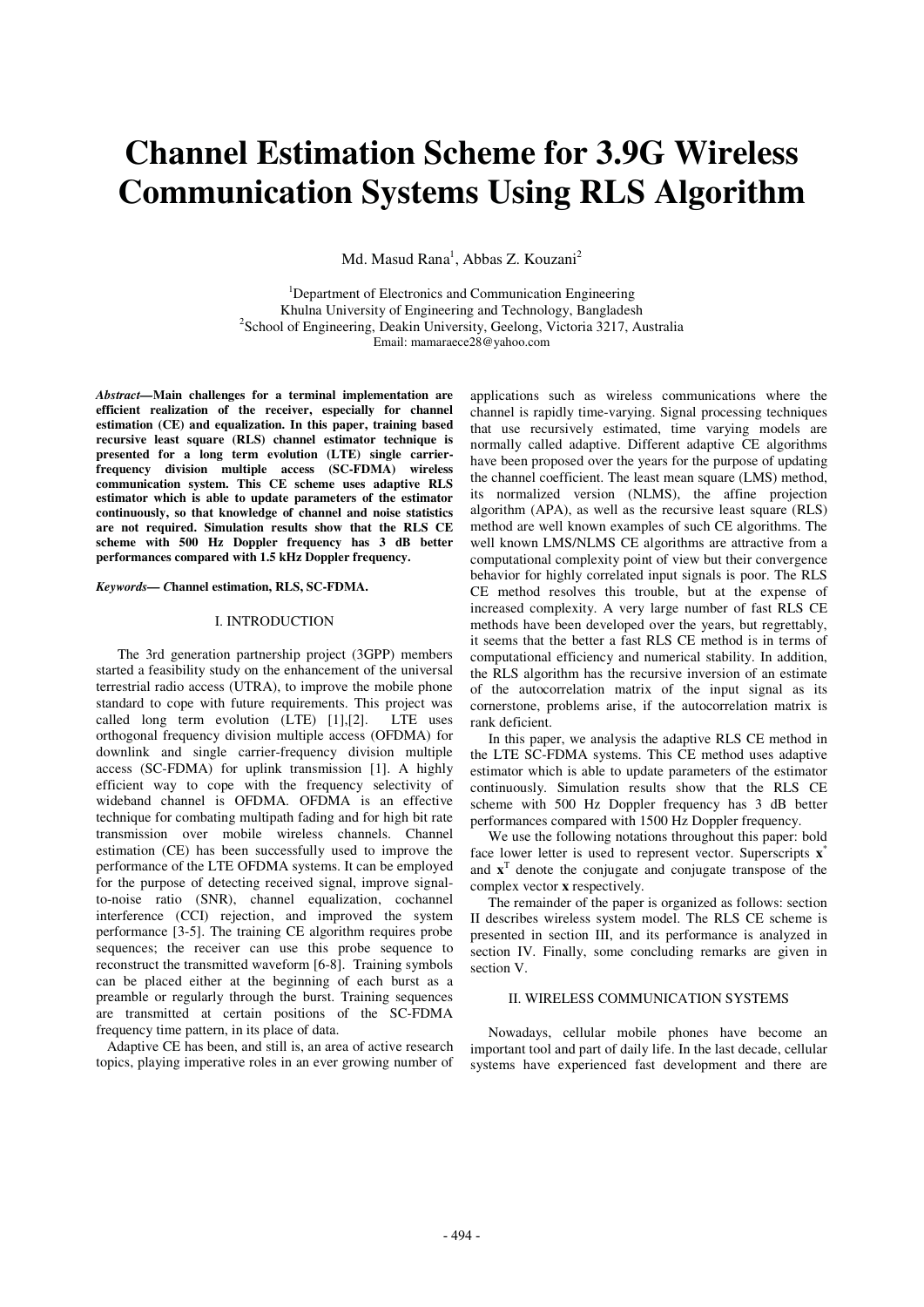currently about two billion users over the world. The idea of cellular mobile communications is to divide large zones into small cells, and it can provide radio coverage over a wider area than the area of one cell. This concept was developed by researchers at AT & T Bell laboratories during the 1950s and 1960s. The initial cellular system was created by nippon telephone & telegraph (NTT) in Japan, 1979. From then on, the cellular mobile communication has evolved.

 The mobile communication systems are frequently classified as different generations depending of the service offered. The first generation (1G) comprises the analog communication techniques, and it was mainly built on frequency modulation (FM) and frequency division multiple accesses (FDMA). Digital communication techniques appeared in the second generation (2G) systems, and main access schemes are time division multiple access (TDMA) and code division multiple access (CDMA). The two most commonly accepted 2G systems are global system for mobile (GSM) and interim standard-95 (IS-95). These systems mostly offer speech communication, but also data communication limited to rather low transmission rates. The concept of the third generation (3G) system started operations on October, 2002 in Japan. The 3GPP members started a feasibility study on the enhancement of the universal terrestrial radio access (UTRA) in December 2004, to improve the mobile phone standard to cope with future requirements. This project was called LTE. 3GPP LTE uses SC-FDMA for uplink transmission and OFDMA for downlink transmission. Fig. 1 summarizes the evolution path of cellular mobile communications systems.



Fig. 1. Evolution path in mobile communication systems.

 A simplified block diagram of the LTE SC-FDMA transceiver is shown in Fig. 2.



Fig. 2. LTE SC-FDMA transceiver system model.

At the transmitter side, a baseband modulator transmits the binary input to one of several possible modulation formats including binary phase shift keying (BPSK), quandary PSK (QPSK), 8 level PSK (8PSK), 16-QAM, and 64-QAM. CE is often achieved by multiplexing known symbols, so called, pilot symbols into data sequences [1]. These modulated symbols and pilots perform a discrete Fourier transform (DFT) operation to produce frequency domain representation [2]. It then maps each of the DFT outputs to one of the orthogonal sub-carriers [12]. Finally, the IDFT module output is followed by a cyclic prefix (CP) insertion that completes the digital stage of the signal flow. Thus transmitted data propagating through the channel can be modeled as a circular convolution between the channel impulse response (CIR) and the transmitted data.

 At the receiver, the reverse set of the operation is performed. After synchronization, CP samples are discarded and the remaining samples are processed by the DFT to retrieve the complex constellation symbols transmitted over the orthogonal sub-channels. After sub-carrier de-mapping, the received signal at pilot locations is extracted. In order to realize superior performance the receiver has to assess the impact of the channel. Consequently, a correct and efficient CE procedure is necessary to coherently demodulate the received data

#### III. ADAPTIVE RLS CE METHOD

 An adaptive CE technique is a process that changes its parameters as it gain more information of its possibly changing environment. Among many iterative techniques that exist in the open literature, the well-liked classes of approaches which are achieve from the minimization of the MSE between the output of the adaptive filter and desired signal to perform CE as shown in Fig. 3.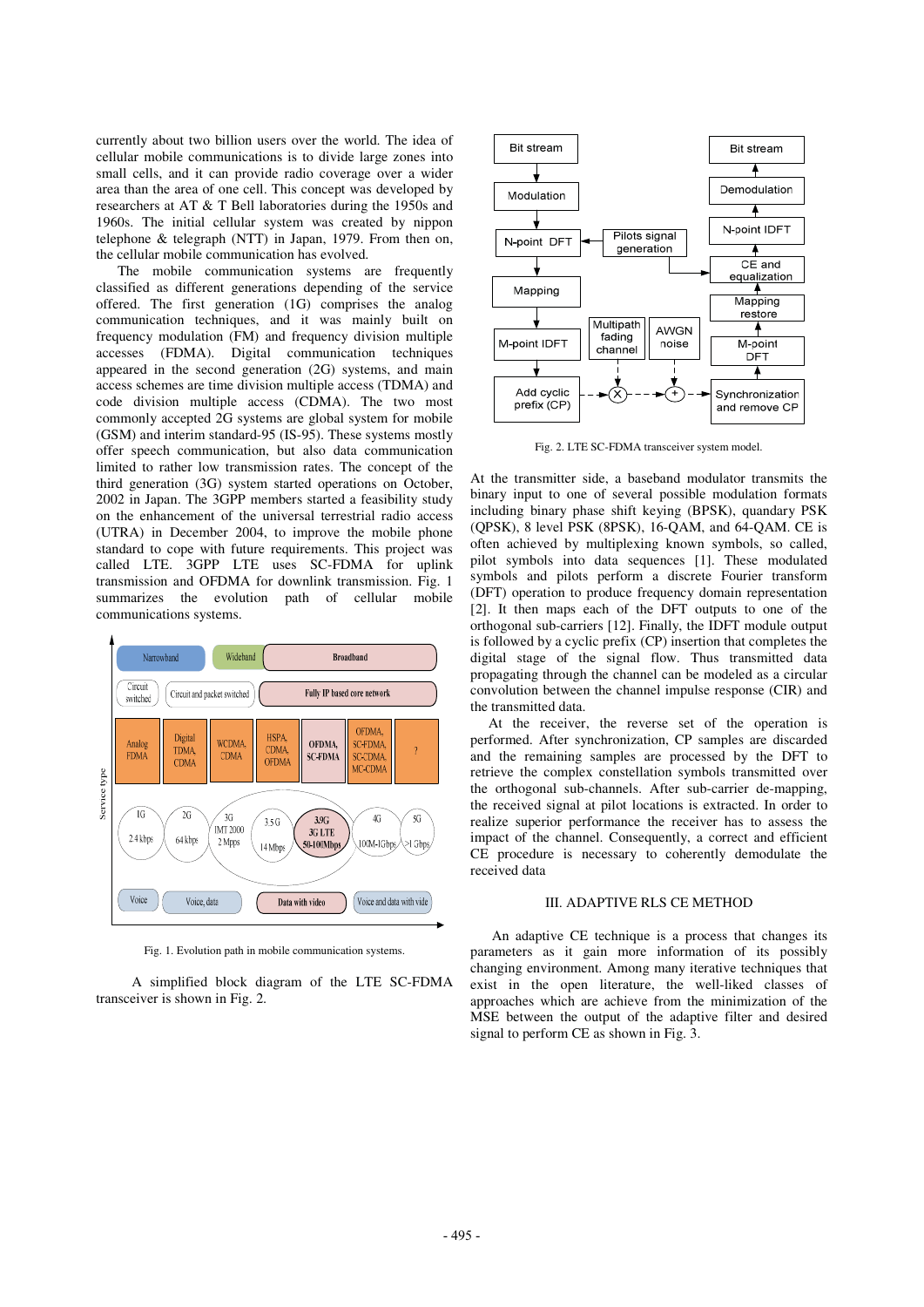

Fig. 3. Scheme for adaptive CE.

 The signal **s**(m) is transmitted via a time-varying channel **w**(m), and corrupted by an additive noise estimated by using any kind of CE method. The main aim of most channel estimation algorithms is to minimize the mean squared error (MMSE) i.e., between the received signal and its estimate, while utilizing as little computational resources as possible in the estimation process. In the Fig 3, we have unknown multipath fading channel, that has to be estimated with an adaptive filter whose weight are updated based on some criterion so that coefficients of adaptive filter should be as close as possible to the unknown channel. The RLS CE requires all the past samples of the input and the desired output is available at each iteration. The objective function of a RLS CE algorithm is defined as an exponential weighted sum of errors squares:

$$
c(m) = \sum_{m=1}^{n} \lambda^{n-m} \mathbf{e}^{H}(m) \mathbf{e}(m) + \delta \lambda^{n} \mathbf{w}^{H}(m) \mathbf{w}(m) \quad (1)
$$

where  $\delta$  is a positive real number called regularization parameter,  $e(m)$  is the prior estimation error, and  $\lambda$  is the exponential forgetting factor with  $0 < \lambda < 1$ .

The prior estimation error is the difference between the desired response and estimation signal:<br>  $\mathbf{e}(\mathbf{m}) = \mathbf{h}(\mathbf{m}) \cdot \mathbf{w}^{\mathrm{H}}(\mathbf{m}) \mathbf{s}(\mathbf{m})$  (2)

The objective function is minimized by taking the partial derivatives with respect to  $w(n)$  and setting the results equal to zero.

$$
\frac{\delta c(m)}{\delta w(m)} = 0 = -2 \sum_{m=1}^{n} \lambda^{n-m} s(m) e^{H}(m) + 2 \delta \lambda^{n} w(m)
$$
  
\n
$$
= -2 \sum_{m=1}^{n} \lambda^{n-m} s(m) [\mathbf{h}(m) - \mathbf{w}^{H}(m) s(m)]^{H} + 2 \delta \lambda^{n} \mathbf{w}(m)
$$
  
\n
$$
\mathbf{w}(m) [\sum_{m=1}^{n} \lambda^{n-m} s(m) s^{H}(m) + \delta \lambda^{n} \mathbf{I}] = \sum_{m=1}^{n} \lambda^{n-m} s(m) \mathbf{h}^{H}(m)
$$
  
\n
$$
\mathbf{R}_{s}(m) \mathbf{w}(m) = \mathbf{R}_{sh}(m)
$$
  
\n
$$
\mathbf{w}(m) = \mathbf{R}_{s}^{-1}(m) \mathbf{R}_{sh}(m)
$$
 (3)

where  $\mathbf{R}_{s}(m)$  is the transmitted auto-correlation matrix

$$
\mathbf{R}_{s}(m) = \sum_{m=1}^{n} \lambda^{n-m} \mathbf{s}(m) \mathbf{s}^{H}(m) + \delta \lambda^{n} \mathbf{I} = \lambda \mathbf{R}_{s}(m-1) + \mathbf{s}(m) \mathbf{s}^{H}(m)
$$

and  $\mathbf{R}_{\text{sh}}(m)$  is the cross correlation matrix i.e.,

$$
\boldsymbol{R}_{\text{sh}}\left(m\right)=\sum_{m=1}^{n}\lambda^{n\text{-}m}\boldsymbol{s}(m)\boldsymbol{h}^{H}\left(m\right)=\lambda\boldsymbol{R}_{\text{sh}}\left(m\text{-}1\right)+\boldsymbol{s}(m)\boldsymbol{h}^{H}\left(m\right)\,.
$$

According to the Woodbury identity, the above  $\mathbf{R}_{\text{ab}}(m)$  can be written as

$$
\mathbf{R}_{sh}^{^{-1}}(m) = \lambda^{^{11}} \mathbf{R}_{sh}^{^{-1}}(m-1) - \frac{\lambda^{^{22}} \mathbf{R}_{sh}^{^{11}}(m-1)\mathbf{s}(m)\mathbf{s}^{H}(m)\mathbf{R}_{sh}^{^{11}}(m-1)}{1 + \lambda^{^{11}} \mathbf{s}^{H}(m)\mathbf{R}_{sh}^{^{11}}(m-1)\mathbf{s}(m)} \tag{4}
$$

For convenience of computing, let  $\mathbf{D}(m) = \mathbf{R}_{sh}(m)$  and

$$
\mathbf{K}(m) = \frac{\lambda^{-1} \mathbf{D}(m-1)\mathbf{s}(m)}{1 + \lambda^{-1} \mathbf{s}^{H}(m)\mathbf{D}(m-1)\mathbf{s}(m)}
$$
(5)

The  $K(m)$  is referred as a gain matrix. We may rewrite (4) as:  ${\bf D}({\bf m}) = \lambda^{-1} {\bf D}({\bf m} - 1) - \lambda^{-1} {\bf K}({\bf m}) {\bf s}^{\rm H}({\bf m}) {\bf D}({\bf m} - 1)$  (6)

$$
\mathbf{D}(\mathbf{m}) = \mathcal{N} \quad \mathbf{D}(\mathbf{m-1}) = \mathcal{N} \quad \mathbf{N}(\mathbf{m}) \mathbf{S} \quad (\mathbf{m}) \mathbf{D}(\mathbf{m-1}) \tag{0}
$$

So simply (5) to  $K(m) = D(m)s(m) = R_{sh}^{-1}(m)s(m)$  (7) Substituting (6), (7) into (3), we obtain the following RLS CE formula

$$
\mathbf{w}(m) = \mathbf{w}(m-1) + \mathbf{K}(m)[\mathbf{h}(m) - \mathbf{w}^H(m-1)\mathbf{s}(m)]^H
$$
  
=  $\mathbf{w}(m-1) + \mathbf{K}(m)\mathbf{s}^H(m),$  (8)

where 
$$
\varepsilon(m)
$$
 is a prior estimation error as

$$
\varepsilon(m) = \mathbf{h}(m) - \mathbf{w}^H(m-1)\mathbf{s}(m) \tag{9}
$$

Therefore equation (8) is the recursive RLS CE algorithm to update channel coefficient.

 The complexity of CE algorithm is of vital importance especially for time varying wireless communication channels, where it has to be performed periodically or even continuously. Table I summarizes the computational complexity of the RLS CE technique, where L is the channel length, and real number indicates scalar operation. Here we assume that each iteration requires the evaluation of the inner product **D**(m)**h**(m) between two vectors of size L each. This calculation requires L multiplications and L-1 additions. Also assumed that the evaluation of the scalar addition or subtraction needs one real addition and multiplying the scalar by the vector requires L multiplications.

TABLE I COMPLEXITY PER ITERATION

| Operation      | Complexity   |
|----------------|--------------|
|                |              |
| Division       |              |
| Multiplication | $L^2$ + 5L+1 |
| Addition       | $L^2 + 3L$   |
|                |              |